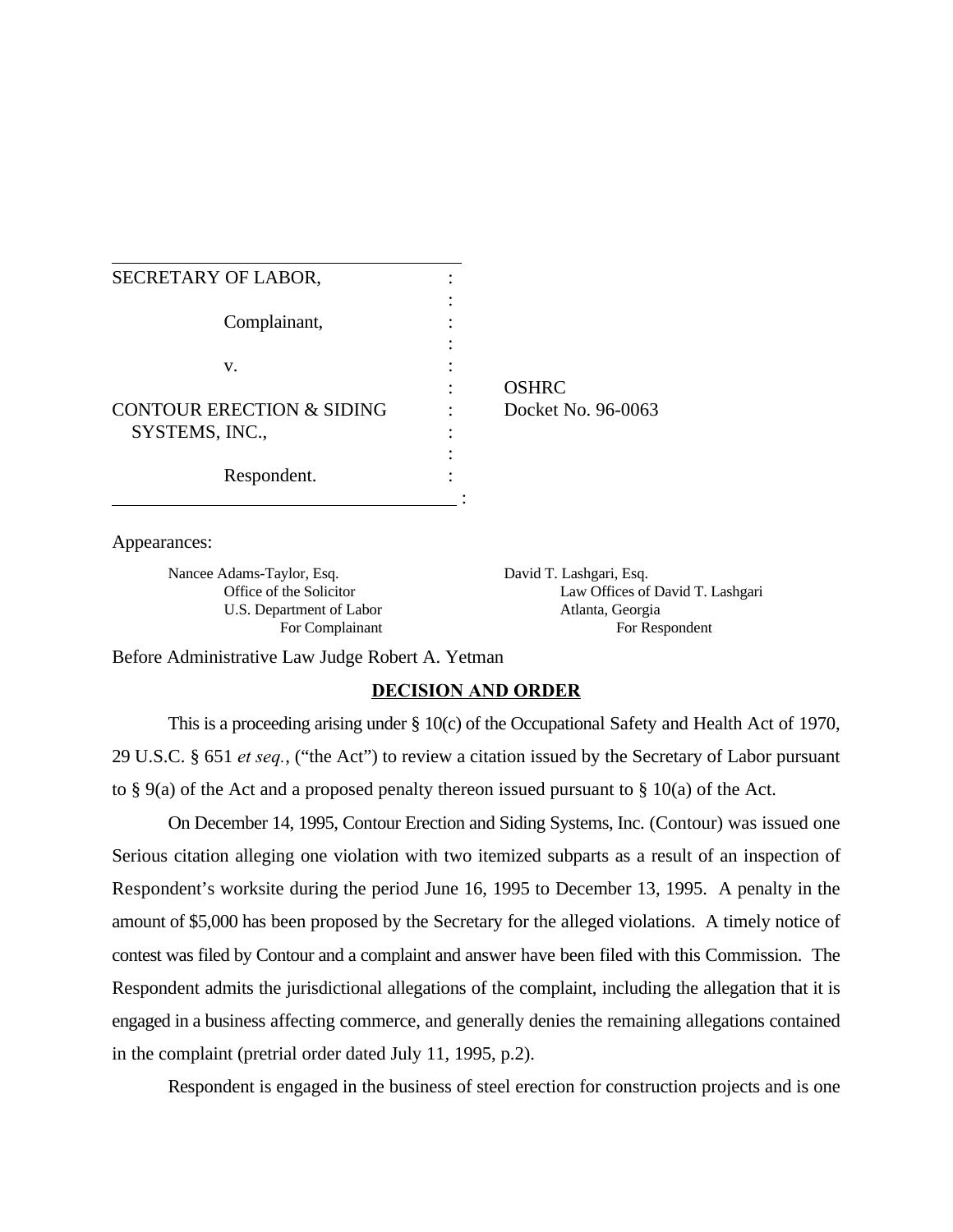of the largest firms engaged in that business in the State of New York (Tr. 701). Respondent has extensive experience in the industry dating back to 1978 (Tr. 700). During June, 1995, Respondent was engaged as a subcontractor to erect the steel roof support members for the crossroads Sports Arena being constructed at Buffalo, New York. On June 16, 1995, a major lift of a roof radial truss member was in progress when the boom of the crane lifting the truss crashed to the floor of the arena. Fortunately, no injuries or deaths resulted from the collapse of the crane boom and load. Upon completion of its investigation, the Occupational Safety and Health Administration issued a Serious citation to Contour listing the following alleged violations: $<sup>1</sup>$ </sup>

#### Citation 1 Item 1a Type of Violation: **Serious**

29 CFR 1926.550(a)(1): The employer did not comply with the manufacturer's specifications and limitations applicable to the operation of crane(s) or derrick(s):

a.) Crossroads Arena Project. On 6/16/95 a Manitowoc 4100W Series 2 Crawler Crane was operated outside its safe operating limits as prescribed by the manufacturer's load chart for its configuration immediately prior to failure.

### Citation 1 Item 1b Type of Violation: **Serious**

29 CFR 1926.550(b)(2), Section 5-3.2.1(a) American National Standards Institute, B30.5-1968, Safety Code for Crawler, Locomotive and Truck Cranes as adopted by 1926.550(b)(2): A crane was loaded beyond the rated load:

a.) Crossroads Arena Project. On 6/16/95 a Manitowoc 4100W Serious 2 Crawler crane was loaded beyond the manufacturer's maximum rated load for its configuration immediately prior to failure.

At the hearing conducted in this matter the Secretary called two witnesses. The first witness,

Colin Sargent, was the OSHA Compliance Officer who conducted the inspection of the worksite. Mr. Sargent testified that he arrived at the worksite at approximately 3:30 p.m., June 16, 1995, the day of the accident, interviewed the project superintendent and took photographs of the crane.

 ${}^{1}$ The Secretary acknowledges that the two allegations are duplicative; that is, both items alleged that the crane was overloaded and the same abatement procedure would be applicable for both items. Since a single penalty has been proposed and Respondent's defense is identical for both items, Respondent has not been prejudiced by the duplicative pleading. Although pleading violations of multiple standards for the same condition could result in confusion and unnecessary trial preparation and should not be encouraged, the Commission is not required to vacate duplicative pleadings where, as here, no prejudice attaches to respondent *see H.H. Hall Construction, Co.* 10 BNA OSHC 1042, 1046 and cases cited therein.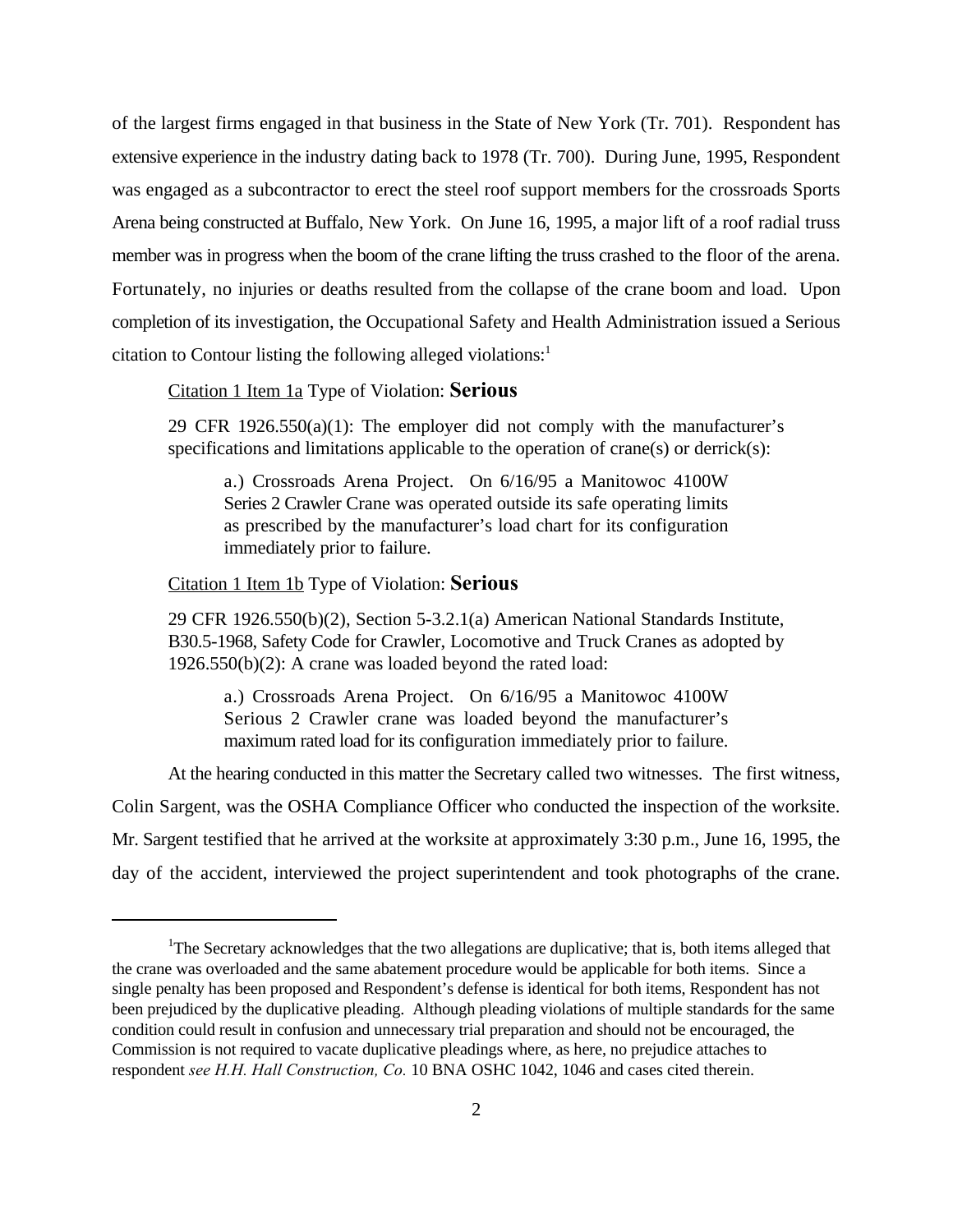However, all of Respondent's employees had left the site and were not available to be interviewed. Accordingly, Mr. Sargent returned to the site the following Monday and interviewed Respondent's President, Christopher Eberlee and superintendent Dan Szvoren. He was told that Bird Air Systems had the contract to place the roof on the arena and subcontracted the erection of the steel support members to Respondent. Mr. Sargent returned to the site on four separate days during the following two weeks to obtain interview statements. He also returned to the site during October 1995 to obtain additional interviews (Tr. 25). Mr. Sargent testified that he was unable to determine the actual weight of the load at the time of the crane collapse. He stated, however, that the approximate weight of the load was 88,000 pounds plus or minus 4,000 pounds (Tr. 43, 44). He relied upon the findings of Mr. Michael Marshall, also employed by Complainant, to conclude that the Respondent violated the standards alleged (Tr. 74). A report complied by Mr. Marshall which formed the basis for the issuance of the citation,was entered into evidence on that ground (Exh. C-3). Twelve employee interview statements which Mr. Sargent had recorded during the course of his investigation were also entered into evidence without objection.<sup>2</sup>

The second and final witness called by the Secretary was Mr. Michael Marshall. Mr. Marshall, at the time of the inspection, was employed in the office of Construction and Engineering at OSHA's Washington, D.C. office. He was assigned to assist in the investigation of the crane collapse. By education, Mr. Marshall is a civil engineer and his primary job duties include providing technical support to "all OSHA entities" as well as accident investigations (Tr. 102). Although he

<sup>&</sup>lt;sup>2</sup>The following employee statements were entered into evidence pursuant to FRE 801(d)(2)(D):

| Exh. $C-5$  | Robert Barrett - crane operator                |
|-------------|------------------------------------------------|
| Exh. $C-6$  | Cliff Meadows- iron worker                     |
| Exh. $C-7$  | Seth Halftown - iron worker                    |
| $Exh. C-8$  | Ed John - iron worker                          |
| Exh. $C-9$  | Dan Szvoren - foreman                          |
| Exh. $C-10$ | Ed John (and Seth Halftown) (second interview) |
| Exh. $C-11$ | Steve John - iron worker                       |
| Exh. $C-12$ | Lee Halfown - iron worker                      |
| Exh. $C-13$ | Robert Barrett (second interview)              |
| Exh. $C-14$ | Dan Szvoren (second interview)                 |
| Exh. $C-15$ | James Lockwood - iron worker                   |
| Exh. $C-16$ | Cliff Meadows (second interview)               |
|             |                                                |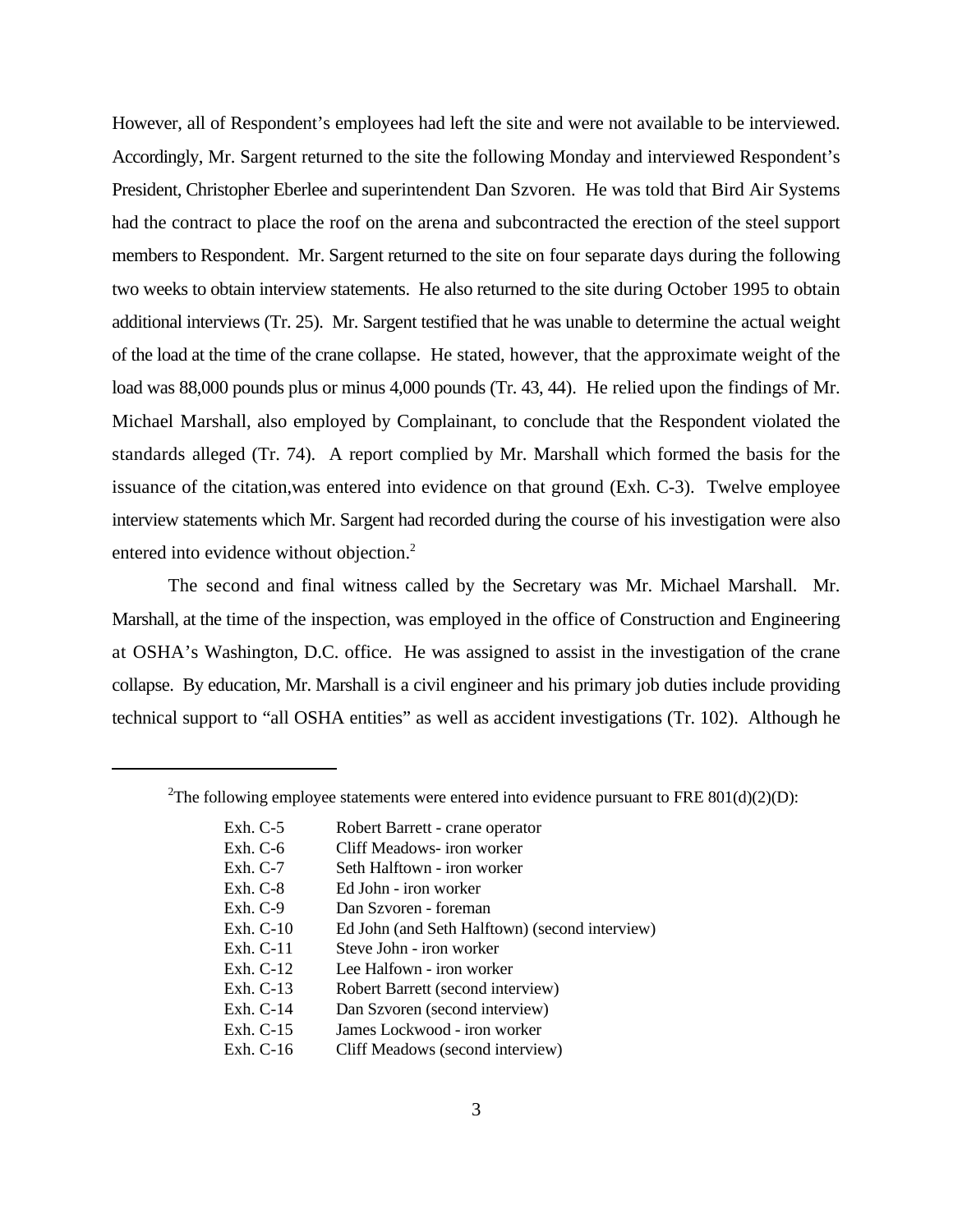is not an expert in the design or operation of cranes and is not qualified to render an expert opinion regarding any mechanical failure of the crane, his testimony was accepted as it related to the factors which led him to conclude that the crane was overloaded (Tr. 134).

Mr. Marshall visited the job site during June 1995 and was briefed by Compliance Office Sargent (Tr. 136). He took photographs and obtained measurements which he believed were relevant to his investigation. In addition, on July 11, 1995, Mr. Marshall observed mechanical tests which were performed on the crane by the cranes' manufacturer. These tests were not performed under the same conditions as existed at the worksite on the day of the accident. Most significantly, the crane did not have a boom nor was any weight lifted by the crane. Moreover, the boom control circuitry and components were not disassembled and analyzed.

Mr. Marshall provided the following testimony which was conveyed to him by the written employee statements obtained by Compliance Office Sargent. In order to secure the steel support members in place, it was necessary to erect a center radial truss member. This consisted of two prefabricated steel members, each shaped in a semi circle. Three temporary support towers approximately 130 feet high were placed in the middle of the floor of the arena in a triangular pattern. The two sections of the truss were to be placed on top of the support towers with a crane.

Respondent did not own a crane large enough for the lift. Accordingly, a Manitowoc 4100W Series 2 Crawler Crane with a 200 foot boom was rented for the job. The manufacturer's specifications for the crane, including the load limit chart, were placed in the cab of the crane. The maximum weight that may be lifted by the crane is dependent upon two factors: the weight of the load and the "radius" at which the load is lifted; that is, the distance out from the center point where the boom is attached to the crane body. The radius may be determined by the angle of the boom. For example, a load weighing 100,000 pounds may not be lifted with a radius exceeding 50 feet and a boom angle of 76.7 degrees (a boom angle indicator was located inside the cab of the crane). At a 45 foot radius, the maximum load that may be lifted is 115,900 pounds with a boom angle of 78.2 degrees. The "tipping load;" that is, the weight of the load which will cause the crane to tip over is 133 percent of the maximum load for the radius at which the load is lifted. Therefor, a load weighing in excess of 133,000 pounds at a 50 foot radius will cause the crane to tip over (Tr. 154).

Mr. Marshall also testified as to the events which occurred during the crane collapse. This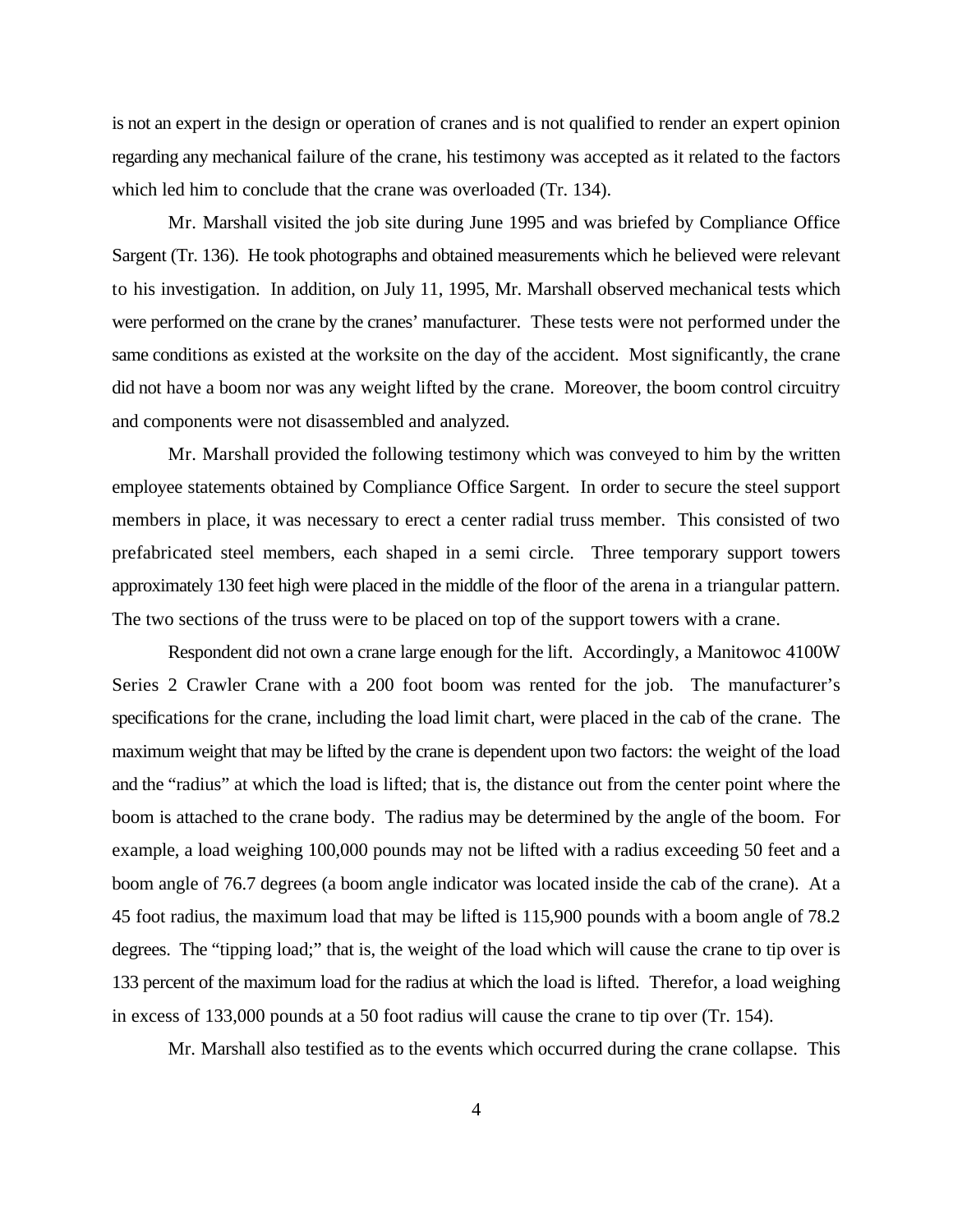information was obtained from the interview statements which were entered into evidence through Compliance Officer Sargent (see footnote 2) and photographs taken at the time of the event. However, Marshall only relied upon selected statements to arrive at his conclusion that the weight being lifted by the crane exceeded the load limits. The statements were obtained from employees, Cliff Meadows (Exh. C-16), Ed John and Seth Halftown (Exh. C-10) and Lee Halftown (Exh. C-12) (Tr. 273-274). The statements were used to determine the distance that the load was positioned from one leg of the false tower prior to the boom collapse. Mr. John was standing on top of the false tower leg nearest to the load. He stated that the load was approximately four feet past that leg prior to the boom collapse (Exh. C-10). Mr. Seth Halftown, who was standing on top of another leg of the false tower agreed with this estimate (Exh. C-10). Mr. Meadows, standing on the third false tower leg, stated that he observed the load to be "about 10 feet past the tower leg that Ed John was on" (Exh. C-16). Mr. Lee Halftown was standing on the ground handling a tag line and he estimated that the load was "approximately 10 to 15 feet past the leg of the tower that Ed John was on..." (Exh. C-12). Mr. Meadows also stated that another 10 to 15 feet of elevation was needed to lift the load over the tower legs. Messrs John and Halftown stated that another 10 feet of elevation was needed for the load to clear the top of the tower.

Mr. Marshall also testified as to the approximate weight of the load<sup>3</sup> and the so called 'add ons" such as the load block, gas bottles and headache ball. The weight of the load block and headache ball were given to Mr. Marshall by an unknown person who, according to Marshall, was employed by the crane manufacturer. According to Marshall the load block weighed 4,229 pounds and the headache ball weighed 850 pounds. The total add on weight was 6,773 pounds (Exh. C-3 pg. 52). All of these weights were obtained from unknown sources (Tr. 151-152) and represents gross hearsay. Indeed, there is no direct evidence that the add ons listed by Mr. Marshall were actually attached to the crane boom.

From the information listed above, Mr. Marshall devised a complex mathematical formulation from which he concluded that it was impossible to place the load on the false towers as the crane was configured and, therefor, the crane had to be lowered to accomplish that task to a point where the

 $3$ Mr. Marshall stated that Respondent's foreman, Dan Szvoren, told him that the weight lifted by the crane was 88,000 pounds.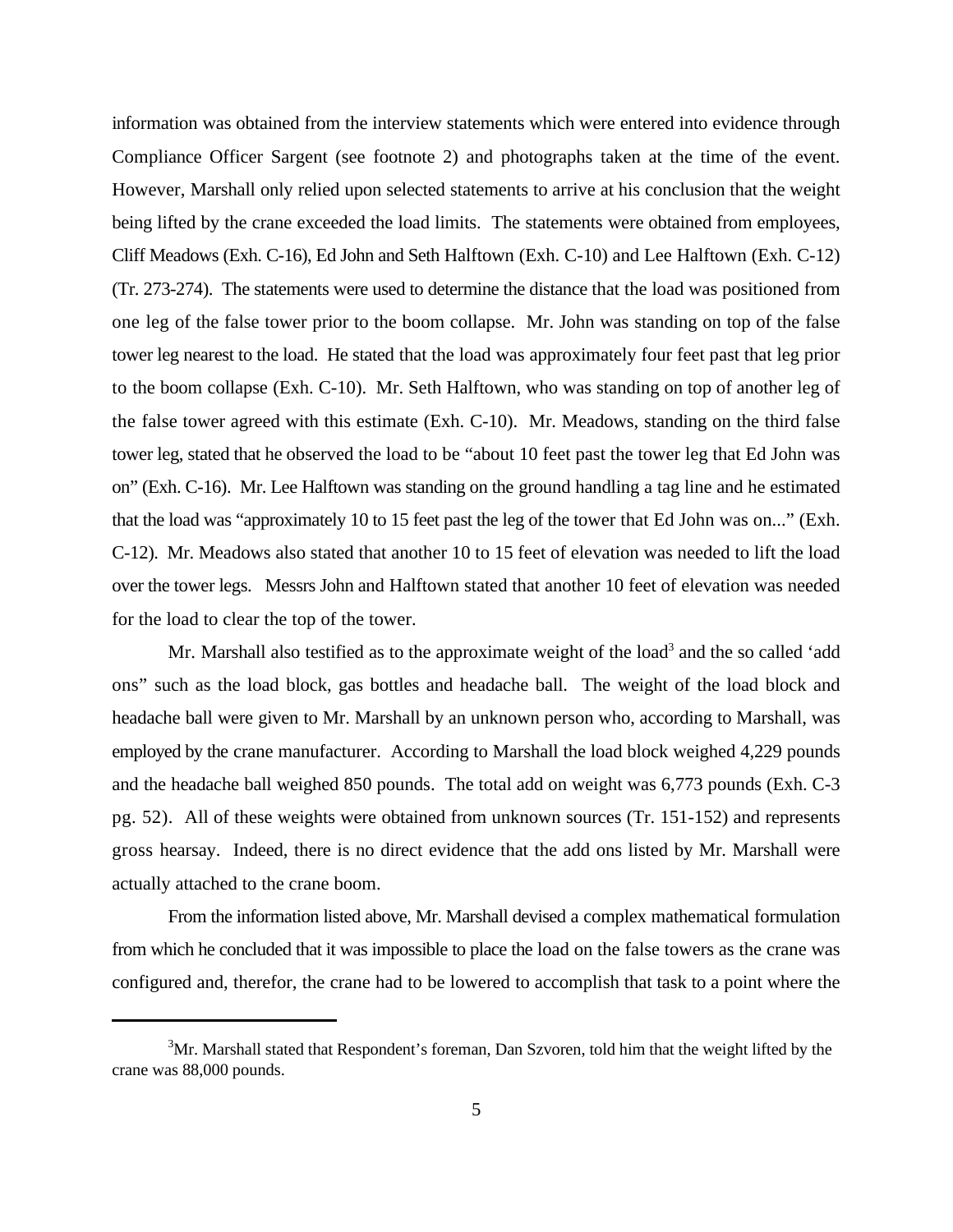radius exceeded the tipping point of the crane for the weight being lifted. Mr. Marshall disregarded all of the other statements obtained from witnesses including the crane operator and the person in charge of the work activity, Dan Szvoren. Moreover, the Secretary failed to call any percipient witnesses to corroborate Mr. Marshall's testimony or to verify the factual basis for his conclusions.

Respondent, on the other hand, called the crane operator, Robert Barrett, the job foreman, Dan Szvoren, and iron worker, Cliff Meadows as witnesses. Based upon their direct and crossexamination, the following facts have been established. On June 16, 1995, Respondent intended to perform a major lift at the crossroads Sports Arena. Mr. Dan Szvoren, Respondent's job superintendent, an individual with thirty years experience in the business, recognized that the lift was complicated and required precise planning (Tr. 616). He constructed a three dimensional scale model of the entire roof system. Because of the many complications associated with the job, it was necessary to preplan the assembly of the various roof components, the construction of the false towers, the equipment required to perform the various tasks as well as the placement of the structural components of the false towers (Tr. 616-618). Mr. Szvoren also drafted a two dimensional model of the truss lifts (Tr. 622). Although Respondent owns cranes, they did not have a crane large enough to lift the trusses in place. Accordingly, a crawler crane with a 200 foot boom was rented to perform the truss lifts. A three dimensional model of the crane was also constructed to simulate the actual lift as part of the preplanning process (Tr. 619). All of the preplanning performed by Szvoren was discussed with and approved by Respondent's President, Christopher Eberlee (Tr. 627).

According to Mr. Szvoren, the total weight of the lift was 88,000 pounds (Tr. 624). Based upon the load chart for the crane, the crane was capable of lifting 100,000 pounds at a 50 foot radius. Mr. Szvoren checked the ground where he intended to place the crane and load and found that it was solid and level. He also knew that the false towers were 129 feet high and he calculated that he would need a radius of no more than 50 feet to place the truss on the false tower (Tr. 624, 629). He also knew that the truss was nineteen feet six inches in height (Tr. 624). He told the crane operator, Robert Barrett, an individual with twenty years experience, (Tr. 573) that it was not necessary to go beyond a fifty foot radius to complete the task (Tr. 629). On the morning of the lift, Mr. Szvoren held a safety meeting to discuss the lift with his crew (Tr. 631, 632). He "explained to them in detail what we were going to do. Personal safety was the No. 1 topic because, as the pick was engineered,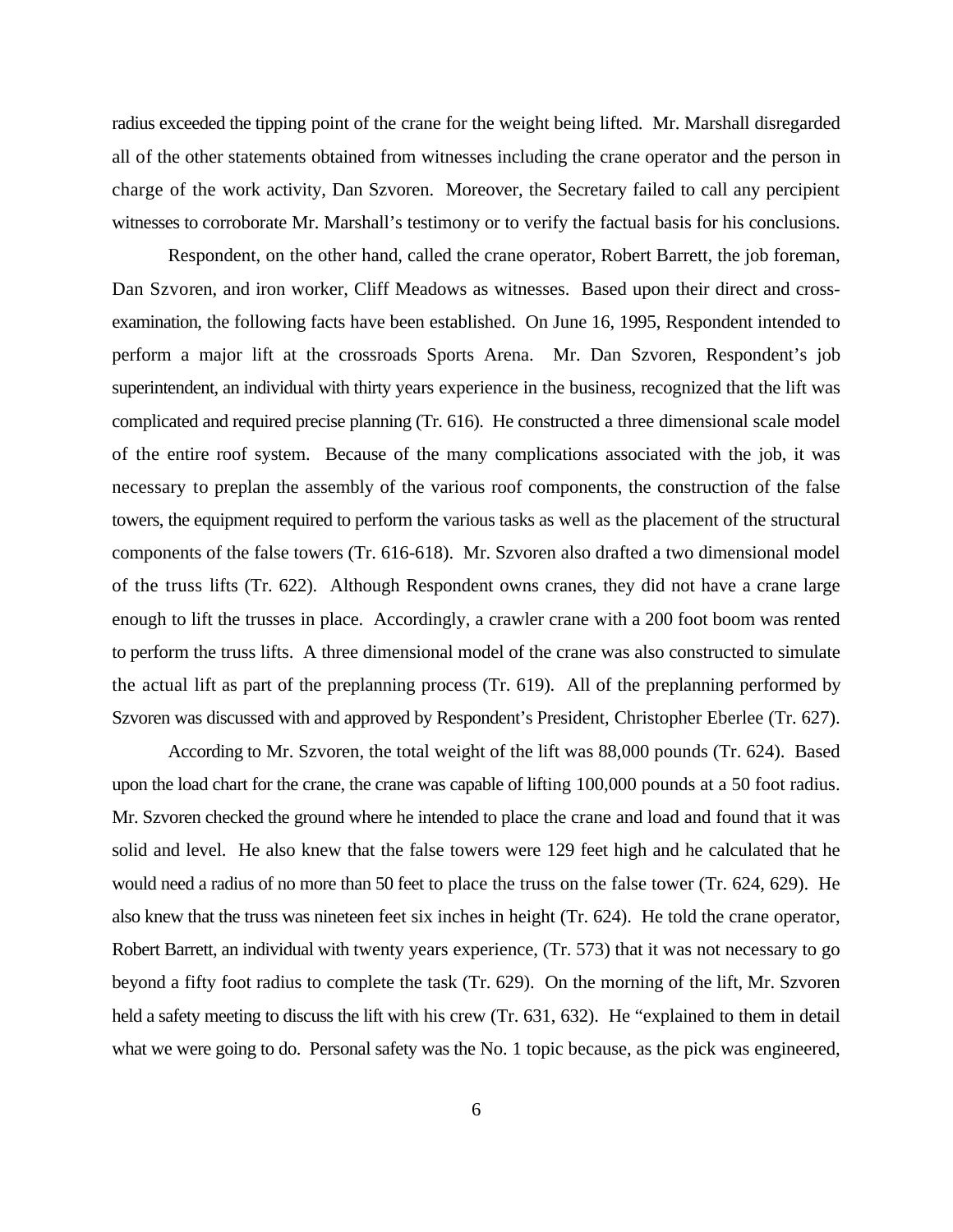I didn't feel there was (sic) any problems" (Tr. 631). At no time was it intended or anticipated by Szvoren that the radius of the lift would exceed 50 feet (Tr. 628-630). Prior to the lift Szvoren measured a 45 foot distance from the point where the crane was to be located and placed a painted rock at that point to designate the location from which the load was to be lifted (Tr. 633). This distance represented the radius of the lift (45 feet). He also checked the condition of the site to ensure that the soil was compact and that the crane was level (Tr. 634). The load (truss) had to be transported to the point where the painted rock had been placed. Prior to moving the load, a test lift was performed to check the crane's brakes. The load was attached to the crane and lifted one or two feet off the ground (Tr. 637). At this point the load was at a radius of 62 feet (Tr. 634). The load and the boom were manipulated up and down to test the brakes and other components of the crane (Tr. 635). Everything appeared to be in order. Mr. Szvoren decided to move the load to the spot he had previously marked for the lift. He directed the crane operator to "boom back" so that the load was positioned at a 45 foot radius (Tr. 635). Szvoren measured the 45 foot distance and placed a mark in the gravel to designate that point. Szvoren checked with the crane operator and "the operator was happy with it" (Tr. 635). The load was then lifted slightly above the ground and the crane and load were moved back approximately twenty feet (Tr. 638). When the load was placed near the spot previously marked, the operator raised the load. The radius at this point remained at 45 feet.

Prior to lifting the load, Szvoren directed three iron workers to climb to the top of each leg of the false tower. The iron worker on the leg closest to the load was equipped with a two way radio and maintained communication with the crane operator and Szvoren. The iron worker were directed by Szvoren to "watch for clearances, to make sure we got up high enough over the tower before we walked back further, to make sure that nothing hit the boom, make sure there was (sic) no obstructions, safety hazards..." (Tr. 640).

As the load was being raised and approached the top of the false tower an iron worker on the false tower told Szvoren that the load "was starting to get close to the boom" (Tr. 641). At this point the load was approximately 130 feet in the air and along side one of the tower legs. Szvoren directed the operator to stop the lift and to increase the radius from 45 feet to 47 feet in order to move the load away from the boom (Tr. 642). Both Szvoren and operator Barrett testified that the boom was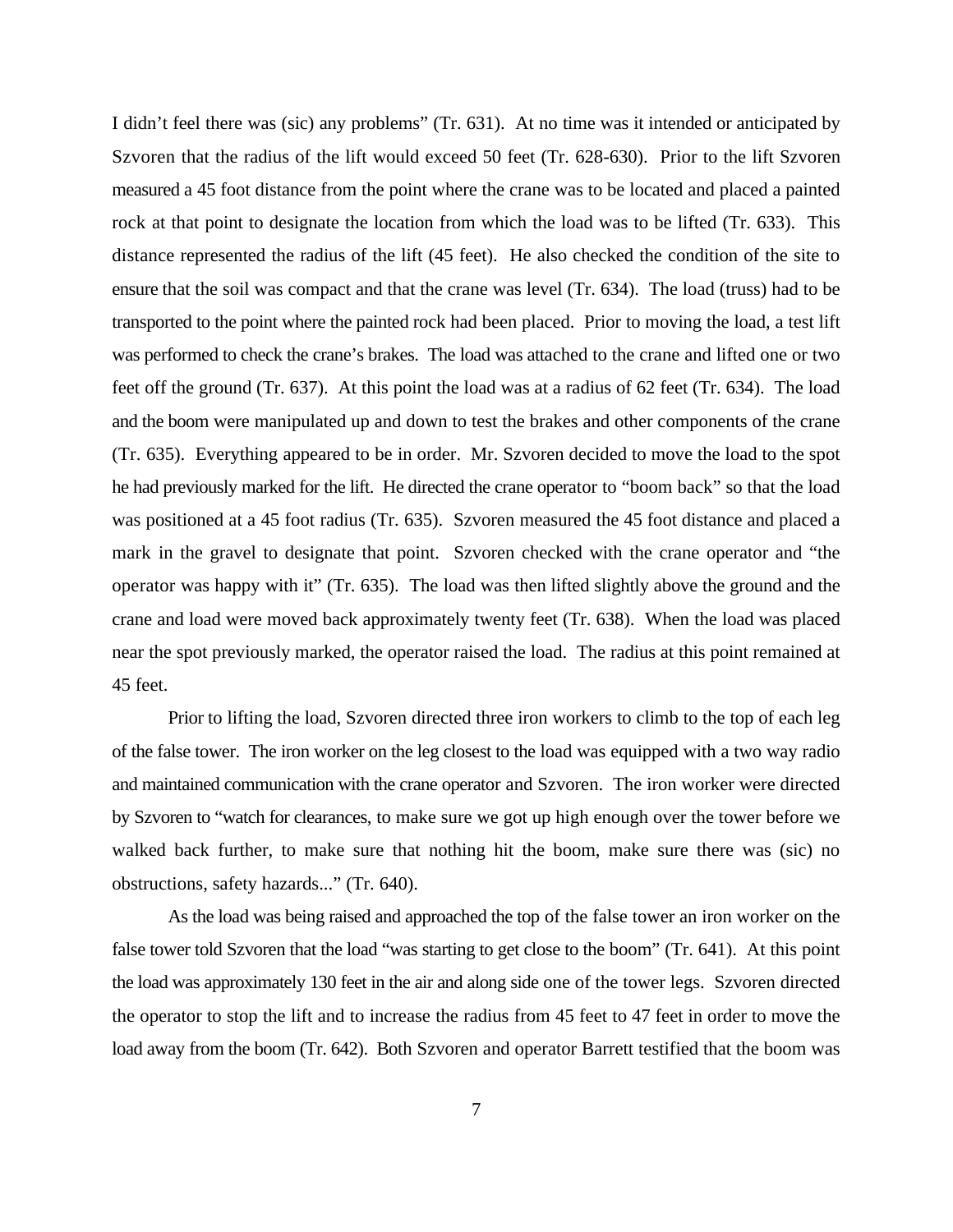lowered to increase the radius to 47 feet. Szvoren asked the iron worker at the top of the false tower "how does it look" (Tr. 645). He was told that the boom would hit the tower leg if the boom was moved toward the tower. Szvoren decided to move the crane back in order to obtain sufficient clearance to swing the load onto the tower legs (Tr. 645). He directed operator Barrett to move the crane back; however, Szvoren reconsidered his decision and after the crane had been backed approximately 6 inches. He told Barrett to stop the crane and raise the boom to place the load at a 45 foot radius (Tr. 646-647). Barrett attempted to raise the boom; however, the crane would not respond (Tr. 581, 648). Barrett testified as follows:

> "I grabbed the boom hoist lever, engaged it to boom up, hit the throttle simultaneously. Nothing. I had nothing. She would not move. **JUDGE YETMAN:** So the machine was moving forward prior to the time that you started to boom back? **THE WITNESS:** I think so, your Honor. Something had to happen to create that tipping mode." (Tr. 581)

Barrett also stated that the load radius at this time was 47 feet (Tr. 582, 592). Despite Barrett's efforts to control the crane, the boom and load crashed to the stadium floor (Tr. 584-585). Barrett stayed with the crane as it was collapsing and swung the boom to the right to avoid striking employees who were standing on the towers (Tr. 658).

Respondent called Mr. Paul Zorich as an expert witness. Mr. Zorich is recognized by the Secretary as an expert in all aspects of cranes and has been contacted by OSHA on several occasions regarding cranes.<sup>4</sup> Mr. Marshall testified that he has consulted with Mr. Zorich on several occasions and considers him to be a crane expert. In fact Mr. Marshall consulted Mr. Zorich regarding the issues in this case. Mr. Marshall testified on cross-examination as follows:

> **Q BY MR. LASHGARI:** And is it correct, that according to your testimony in your deposition, main theories of this case that you came up with in your report, you testified that allegedly you heard those theories, you learned from those theories, based on the conversation that you had with our expert, Mr. Paul Zorich? **A** Which theories are you talking about? **Q** I refer you to Page 129, Line 8 through 15.

 $<sup>4</sup>$ Mr. Zorich is the chairman of the ANSI Committee which drafts ANSI crane standards including the</sup> ANSI standard cited by the Secretary in this case.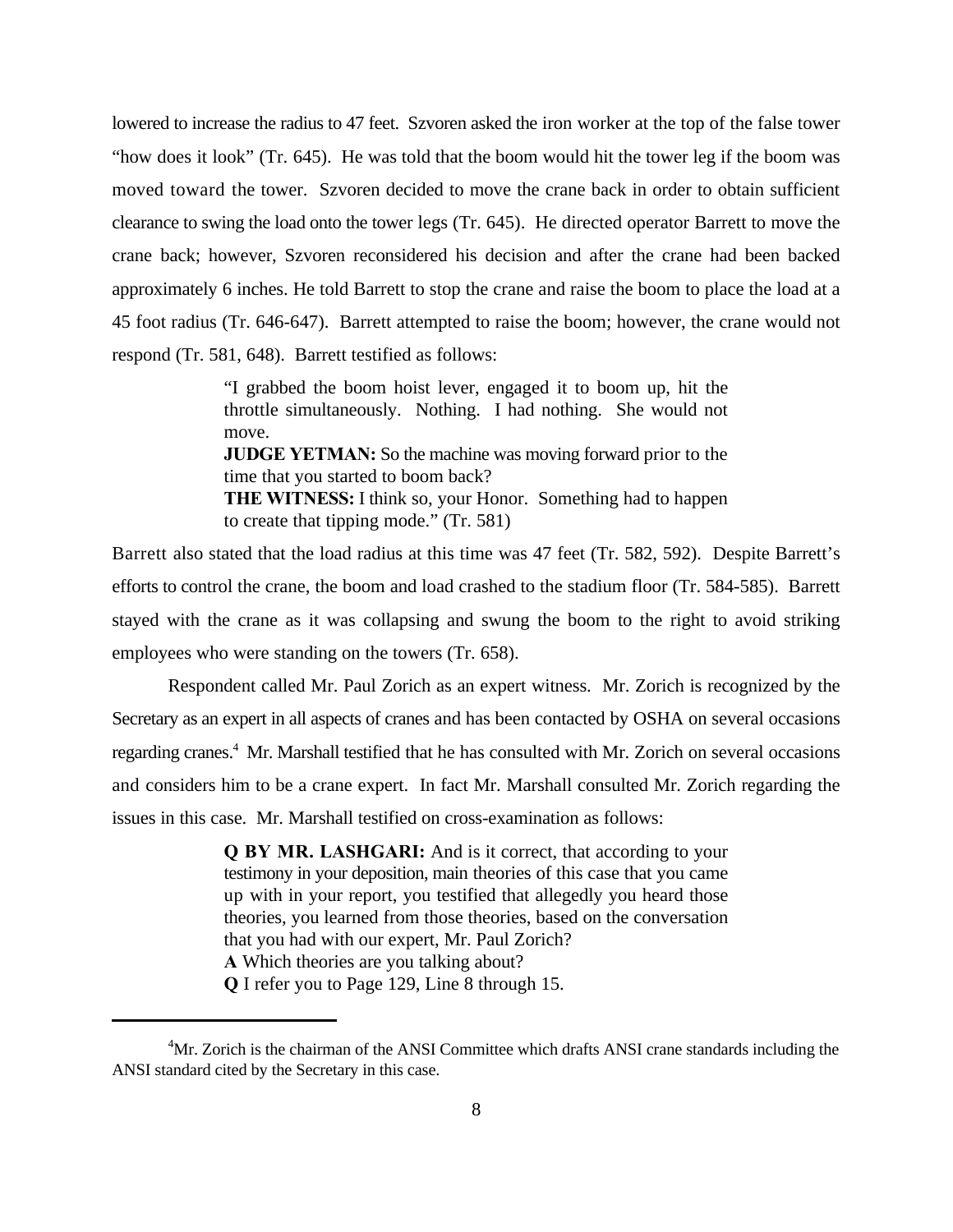**A** Yes.

**Q**Okay. Were you present during the deposition of Mr. Paul Zorich that was taken in the afternoon of July 25, 1996?

**A** Yes.

**Q** Did Mr. Paul Zorich state that you had misunderstood the statement that he had given you?

**A** I don't know if he said I misunderstood it. He - he didn't corroborate what I believe he told me in our meeting in October.

**Q**Or more precisely, what you had thought he had told you, correct? **A** What I believe he had told me, yes.

**Q** Is it correct that anytime you have questions about cranes in your office, that one of the experts that you consult for informal discussions is Mr. Paul Zorich?

**A**Mr. Zorich, I know, has been contacted several times by our office, yes.

**JUDGE YETMAN**: Contacted for what?

**THE WITNESS**: Just to confirm or run questions by him, related to cranes, whatever the issue might be.

**JUDGE YETMAN:** Well, do you consider Mr. Zorich to be an expert on cranes?

**THE WITNESS:** Yes, I do. (Tr. 348-349)

Mr. Zorich reviewed Mr. Marshall's report (Exh. C-3) and was present in the courtroom during the testimony of Mr. Marshall. Based upon the information contained in Exh. C-3 and Mr. Marshall's testimony, Zorich was of the opinion that the crane was operated within the load limits set forth on the crane load limit chart (Tr. 407-408). Mr. Zorich stated that the actions of the operator were appropriate and, although he could not be certain without disassembling and inspecting the control circuitry,<sup>5</sup> it was his opinion that the boom went down rather then up when the operator attempted to "boom back" because of a malfunction of the computer in the crane control circuitry which caused the boom to continue obeying its last command; that is, when the boom was lowered to increase the radius from 45 to 47 feet (Tr. 409-412, 423, 426). Mr. Zorich testified that it was not necessary to manipulate the load beyond the load limit radius in order to place the load on the false towers (Tr. 412-413). Moreover, he does not understand the methodology used by Mr. Marshall to arrive at the conclusions set forth in his report (Exh. C-3; Tr. 418-419, 423, 429).

In order to establish that Respondent failed to comply with the cited standard, the Secretary

 $5$ The control circuitry of the crane was not inspected after the accident.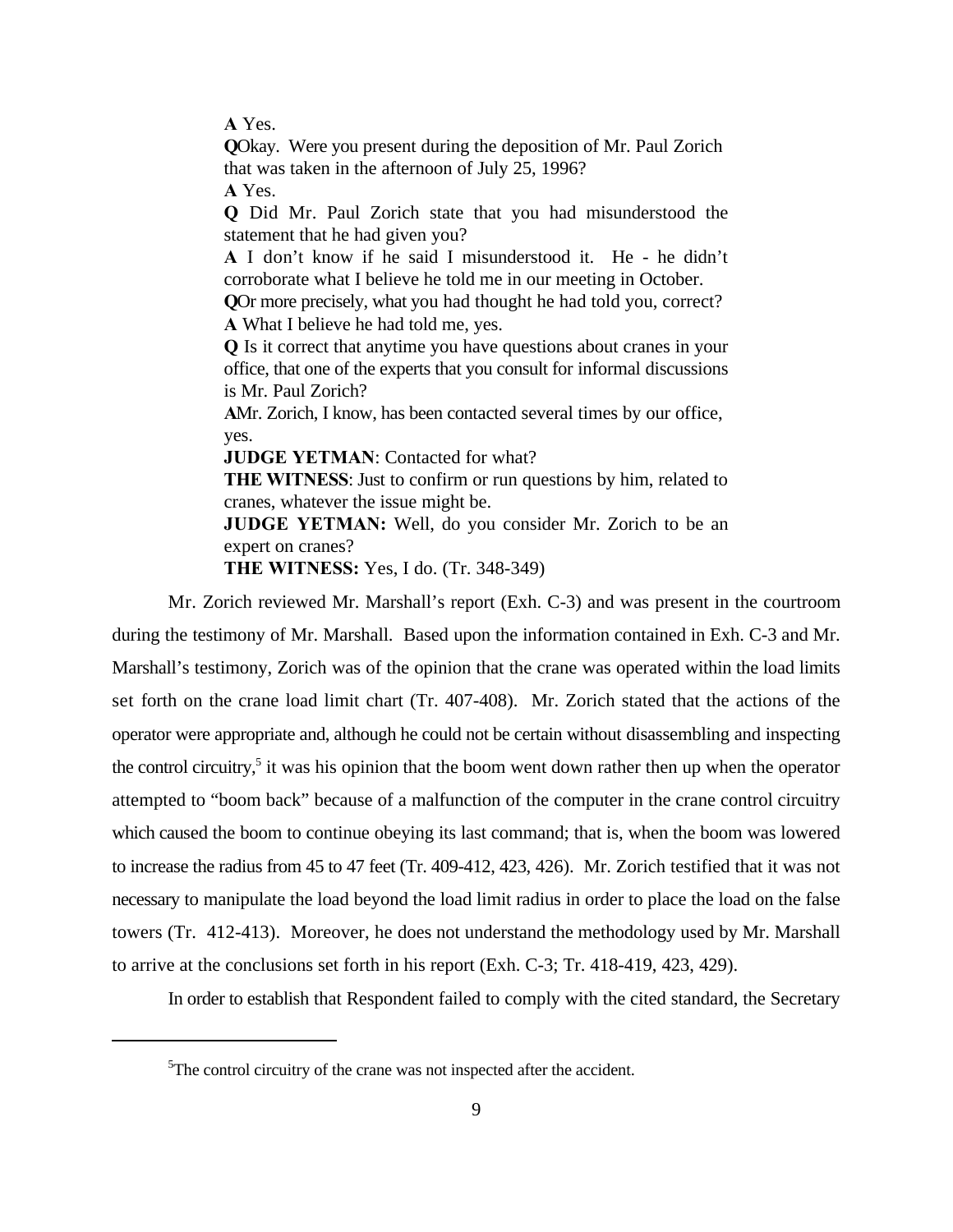must prove that (1) the standard applies; (2) the employer failed to comply with the terms of the standard; (3) employees had access to the cited condition; (4) the Respondent knew, or with the exercise of reasonable diligence, could have known of the violative condition. *Astra Pharmaceutical Products, Inc.,* 1981 CCH OSHC ¶ 25,578, aff'd 681 F.2d 69 (1st Cir. 1982); *Secretary of Labor v. Gary Concrete Products,* 15 BNA OSHC 1051, 1052, 1991-93 CCH OSHD ¶ 29,344 (1991). The burden of establishing these elements rests with the Secretary of Labor. Moreover, the elements must be established by a preponderance of the evidence *Armor Elevator Co.* 1 OSHC 1409, 1973-74 OSHD ¶ 16,958 (1973). The Commission has defined "preponderance of the evidence" as "that quantum of evidence which is sufficient to convince the trier of fact that the facts asserted by a proponent are more probably true than false" *Ultimate Distrib Systems, Inc.,* 10 OSHC 1569, 1570 (1982). To carry that burden, the Secretary relied exclusively upon written reports complied by the Compliance Officer of interviews he conducted of respondent's employees. These statements were admitted pursuant to FRE Rule 801(d)(2)(D). Admissibility, however, does not establish the trust worthiness or reliability of those statements *see Regina Construction Co.* 15 BNA OSHC 1044 (1991). In *Regina* the Commission stated:

> Although admissions under Rule  $801(d)(2)(D)$  are not inherently reliable, there are several factors that make them likely to be trustworthy, including: (1) the declarant does not have time to realize his own self-interest or feel pressure from the employer against whom the statement is made; (2) the statement involves a matter of the declarant's work about which it can be assumed the declarant is wellinformed and not likely to speak carelessly; (3) the employer against whom the statement is made expected to have access to evidence which explains or rebuts the matter asserted.  $4$  D. Louisell & C. Mueller, *Federal Evidence* §426 (1980 & Supp. 1990).

*Id* at 1048

Based upon the record in this case as a whole, certain inferences can be made regarding the statements obtained by the Compliance Officer. First there is no basis to conclude that the employees were concerned about their own self interest or felt pressure from the employer or that they were uninformed of the events. Moreover, it is clear that Respondent had an ample opportunity to rebut the information contained in the statements. However, an out of court employee statement "inherently has less probative value than would the employee's own testimony and is not necessarily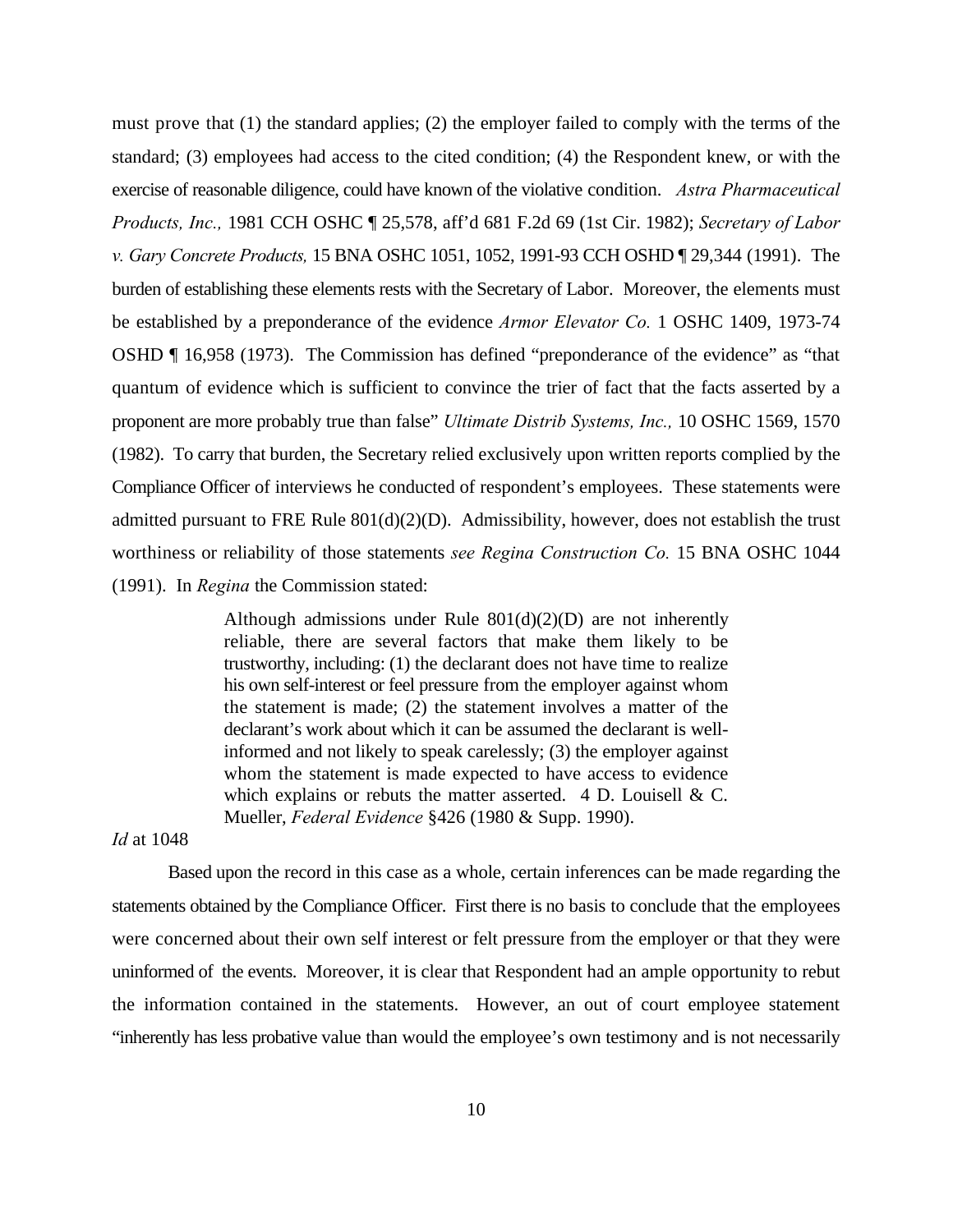entitled to dispositive weight" *Continental Electric Co.,* 13 BNA OSHC 2153, 2155, N.6 (1989). The reason is obvious; credibility findings are critical in evaluating conflicting or inconsistent statements. In this instance the court had no opportunity to assess the credibility of the declarants and Respondent had no opportunity for cross-examination. In *Morrison-Knudsen, Inc.*, 13 BNA OSHC at 1124, the Commission stated:

> "When an out-of-court statement is introduced, the trier of fact has no opportunity to assess the credibility of the person who made the statement and must therefore allow for the possibility that the statement is exaggerated, incomplete, taken out of context, or even false. Also, neither the other party nor the judge has an opportunity to cross-examine the person who made the statement. The only person able to evaluate the statement's credibility is the person who heard the statement and is testifying to its contents. These considerations suggest that out-of-court statements cannot always be taken at face value."

Moreover, there is no indication that the employees who gave the statements were unavailable to testify. Indeed, one of the three statements relied upon by Mr. Marshall was obtained from Cliff Meadows (Exh. C-16). Mr. Meadows testified on behalf of respondent.

In order to establish the alleged violation, the Secretary had to establish (1) the weight lifted by the crane and (2) the distance from the crane that the load was lifted. Of the twelve statements obtained by the Compliance Officer, Mr. Marshall disregarded nine statements and relied upon three statements; two from employees standing on the false towers and one employee standing on the ground. Marshall ignored the statements of the crane operator and job foreman. Furthermore, the statements considered by Mr. Marshall contain conflicting and inconsistent estimates of the distance that the load was positioned from the false tower leg prior to the collapse (Tr. 294). Moreover, the Secretary has failed to establish the weight being lifted by the crane. The parties stipulated at the hearing that the weight of the load was 86,912 pounds (Tr. 258, 259); nevertheless, in her post hearing brief, the Secretary claims that the weight of the load was 93,686 pounds. This total weight is based upon the components of the truss (86,912) plus "add ons." The weight of the "add ons" (6,774 pounds) has not been established by the Secretary by credible, probative evidence. The information regarding the so called "add ons" was obtained from unknown sources and is clearly hearsay.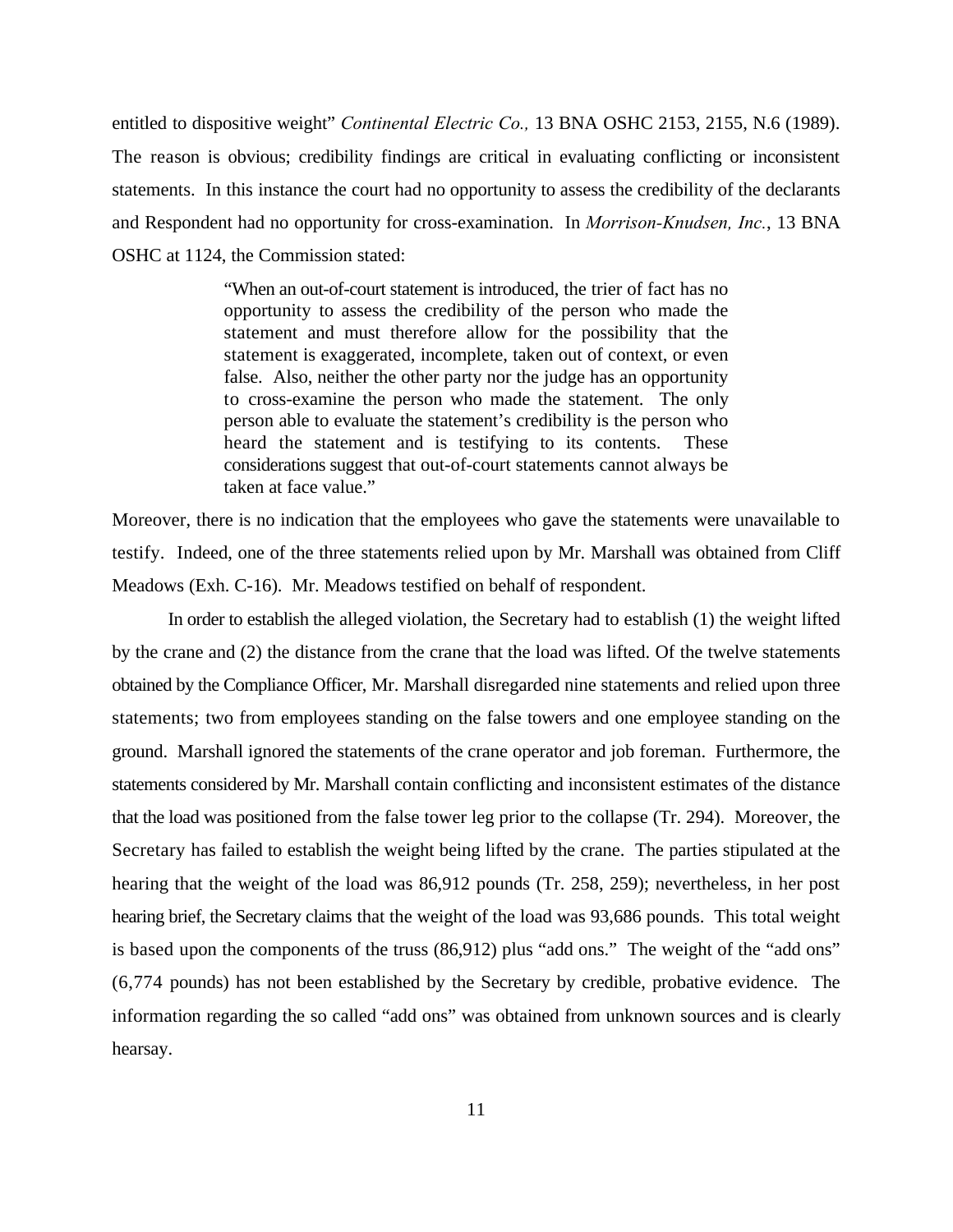It is undisputed by the parties that the crane boom and load collapsed. The Secretary, by utilizing selected employee statements and a complex mathematical formulation, has attempted to establish an overloaded condition as the cause of the collapse. Based upon this record however, and in the absence of a collapse, the Secretary has failed to establish that the weight and radius of the load exceeded the load chart for the crane. The issue is whether the fact of a collapse alone is sufficient, "to convince the trier of fact that the facts asserted by a proponent (the Secretary) are more probably true than false" *Ultimate Distrib Systems, Inc. Surpa.* Although the cause of the crane collapse is not an essential element to establish the violation alleged here, it must be considered in the context of the Secretary's burden of proof.

Respondent called the crane operator, Robert Barrett, the foreman, Dan Szvoren and iron worker, Cliff Meadows as witnesses. I found these individuals to be well qualified and competent. Each witness had over twenty years experience in the steel erection business and, by their demeanor and testimony, I find the evidence they gave to be trustworthy and believable. Moreover, crossexamination failed to establish any basis to doubt the reliability of their testimony. All of these witnesses verified that the weight of the load lifted by the crane was 88,000 pounds and the radius never exceeded 47 feet. Thus the crane was never in an overloaded condition. They were unable, however, to give any explanation for the collapse of the crane.

Compelling and persuasive evidence was elicited, however, from Respondent's expert witness, Paul Zorich. Mr. Zorich is a highly qualified individual in the design, operation and maintenance of cranes. He also has extensive experience investigating accidents involving cranes. He is recognized by the Secretary as a leading crane expert and is often consulted by OSHA in their work activities involving cranes. He is also chairman of the ANSI Committee responsible for drafting safety standards for cranes. I found his testimony to be highly reliable and trustworthy.

Mr. Zorich stated, based upon his review of Marshall's report (Exh. C-3) and the testimony which he heard at trial, that the crane was not overloaded. Moreover, he stated the most likely cause for the accident was a computer malfunction in the crane's control circuitry. Thus, a plausible explanation for the crane collapse other than an overloaded condition, has been offered. While it is true that Zorich's explanation is based upon speculation, it is no less speculative than the theory offered by Marshall. Although there is insufficient evidence on the record of this matter from which